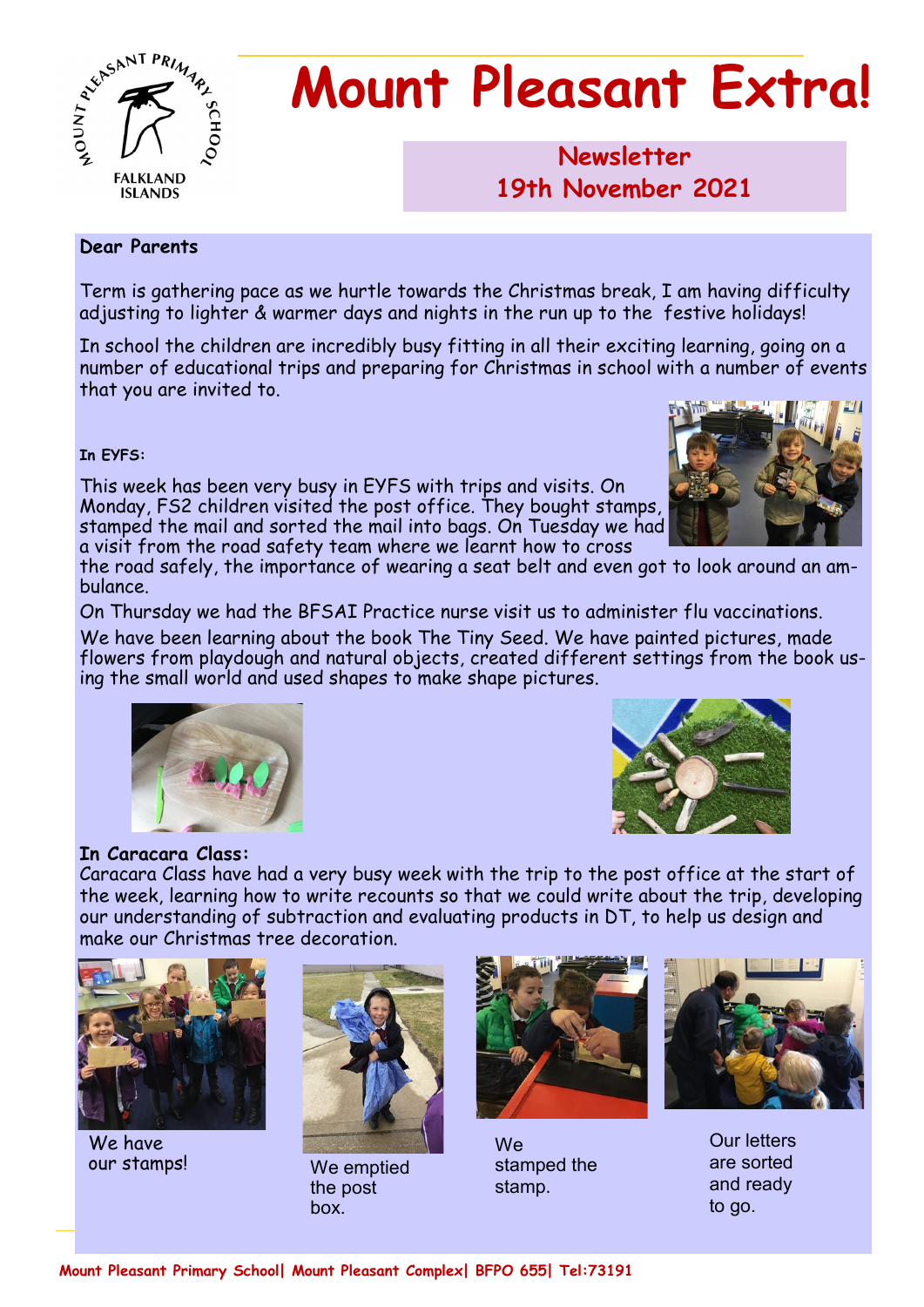## **Newsletter 19th November 2021**

#### **Falcon Class:**

Falcons Class have been very busy this week! We have been learning all about the rainforest looking at the animals, plants and different weather conditions that can be found in each layer. In Science, the children have set up an experiment to investigate whether all toothpastes are as effective against tooth decay. They covered eggs in different toothpastes, submerged them in Coke and are observing the changes to the shell over a three day period. Some of them are very excited to see whether their toothpastes at home are good enough! In English we have used Where's Wally? pictures to write sentences using prepositional phrases, subordinating conjunctions and expanded noun phrases.





#### **Meadowlark Class:**

This week has been really fun! We have been writing diary entries from the perspective of the main character, Bradley Chalkers, from the novel, 'There's a boy in the Girls' bathroom.'

We learnt how to use informal language, writing from the 1st person perspective, semi -colons and adverbial phrases/clauses of time.

Rebecca

#### **Morning Club**

Following a recent visit by the Rest of the World Schools Business Manager it has become clear that we need to review how morning club is operated Morning Club was initially set up as a trial in January 2020 on an informal basis. Early next week we will be sending home a letter and questionnaire about morning club. Please can this be returned to the school office by 6th December 2021.

#### **Holidays in Term Time**

As a school we have been working closely with the base to bring our Attendance Policy more in line with UK schools. For example, as a headteacher in the UK before coming to the Falklands, I had been unable to authorise holidays in term time for a number of years. A few days absence here and there can lead to gaps in children's knowledge and understanding and can impact on their learning. Our revised Attendance Policy in draft form is being sent out separately; we will be following the policy from January 2022.



We continued with our Nativity rehearsals this week and still have a lot of work to do! We have also been reading/listening to a very funny book called 'There's a boy in the Girls' bathroom.

In Maths, we looked at the order of operations with different equations.

Can you find the answer?

 $9 + 15 - 9 \times 3 =$ Zach